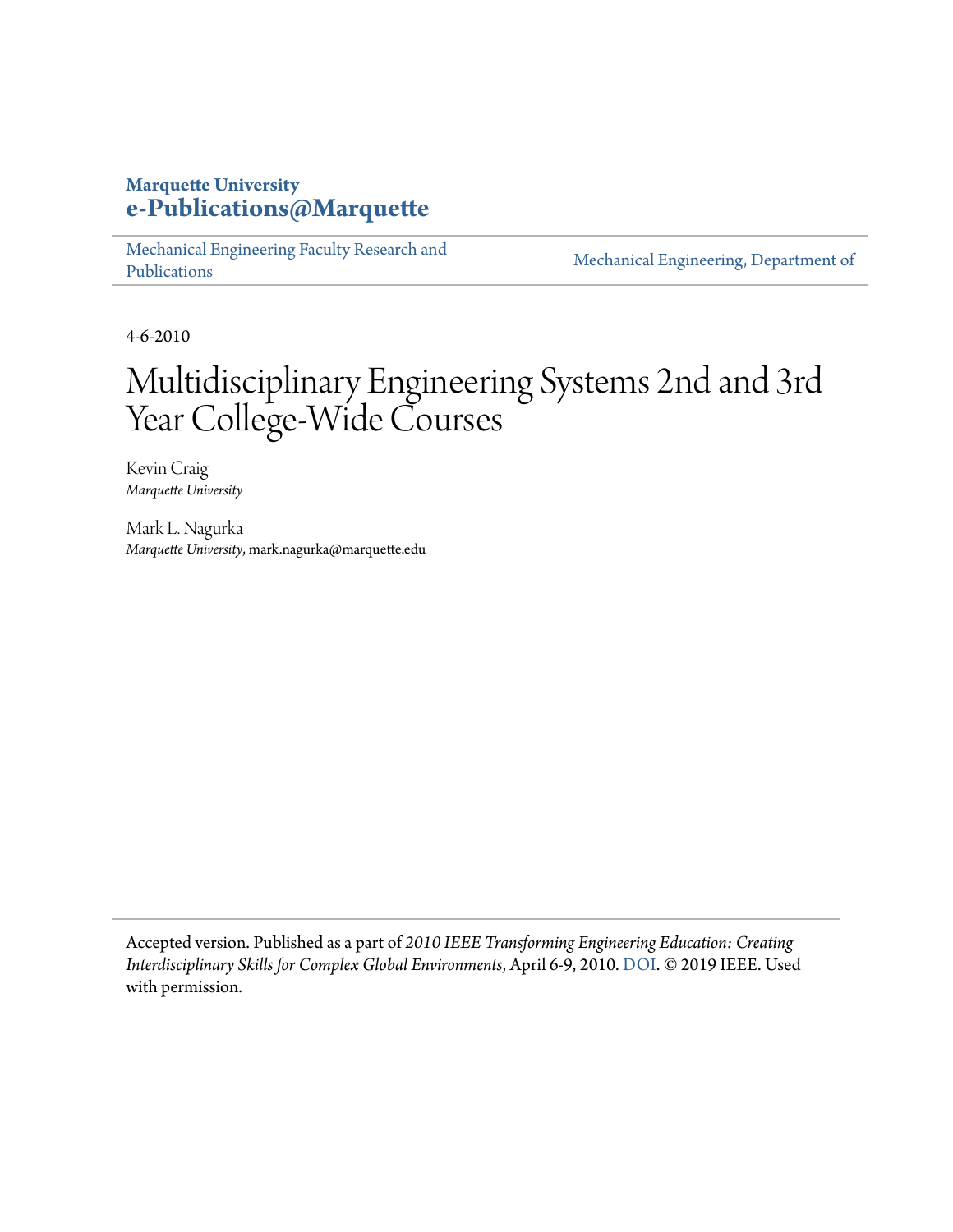#### **Marquette University**

## **e-Publications@Marquette**

## *Mechanical Engineering Faculty Research and Publications/College of Arts and Sciences*

*This paper is NOT THE PUBLISHED VERSION;* **but the author's final, peer-reviewed manuscript.** The published version may be accessed by following the link in the citation below.

*2010 IEEE Trasforming Engineering Education : Creating Interdisciplinary Skills for Complex Global Environments*, (April 2010). DOI. This article is © IEEE and permission has been granted for this version to appear in [e-Publications@Marquette.](http://epublications.marquette.edu/) IEEE does not grant permission for this article to be further copied/distributed or hosted elsewhere without the express permission from IEEE.

# Multidisciplinary Engineering Systems 2nd and 3rd Year College-Wide Courses

Kevin Craig College of Engineering, Marquette University, Milwaukee, WI, USA

#### Mark Nagurka

College of Engineering, Marquette University, Milwaukee, WI, USA

## Abstract

Undergraduate engineering education today is ineffective in preparing students for multidisciplinary system integration and optimization - exactly what is needed by companies to become innovative and gain a competitive advantage in this global economy. While there is some movement in engineering education to change that, this change is not easy, as it involves a cultural change from the silo approach to a holistic approach. The ABET-required senior capstone multidisciplinary design course too often becomes a design-buildtest exercise with the emphasis on just getting something done. Students rarely break out of their disciplinary comfort zone and thus fail to experience true multidisciplinary system design. What is needed are multidisciplinary systems courses, with a balance between theory and practice, between academic rigor and the best practices of industry, presented in an integrated way in the 2nd and 3rd years that prepares students for true multidisciplinary systems engineering at the senior level and beyond. The two courses presented here represent a significant curriculum improvement in response to this urgent need.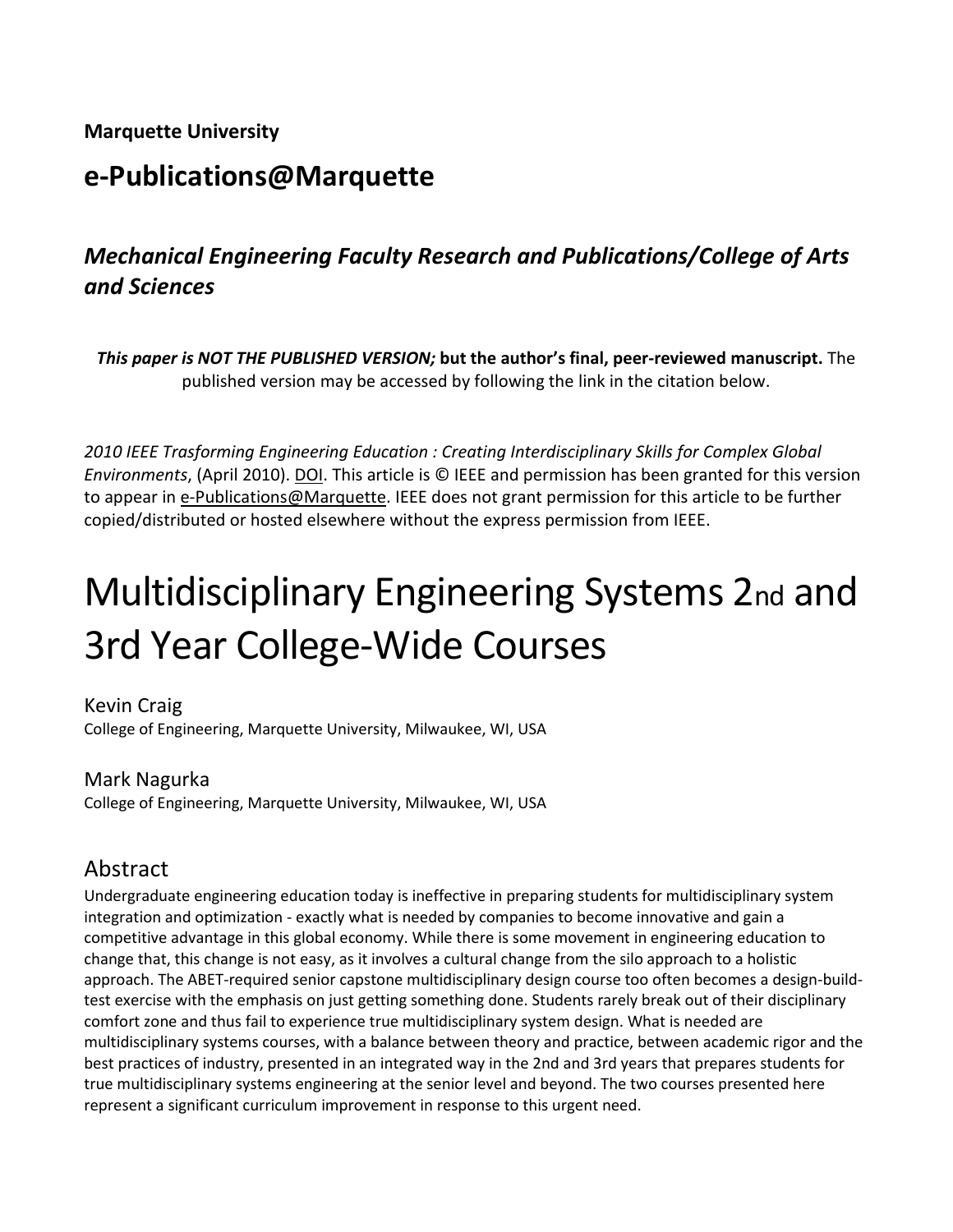### SECTION I. Current Situation

It is widely recognized that the future of the U.S. and indeed our everyday lives are increasingly dependent on scientific and technical innovation. However, the United States is in an innovation crisis fueled by a crisis in engineering education. The innovation shortfall of the past decade is real and there have been far too few commercial innovations that can transform lives and solve urgent human problems. Society's problems are getting harder, broader, and deeper and are multidisciplinary in nature. They require a multidisciplinary systems approach to solve them and present-day engineering education is not adequately preparing young engineers for the challenge. Basic engineering skills have become commodities worldwide. To be competitive, U.S. engineers must provide high value by being immediate, innovative, integrative, conceptual, and multidisciplinary. In addition, innovation is local – you don't import it and you don't export it! You create it! It is a way of thinking, communicating, and doing.

Innovation, the process of inventing something new, desirable, useful, and sustainable, happens at the intersection of technology, business, human factors, and complexity (Figure 1).



**Fig. 1.** How Innovation Happens

In addition to addressing the nation's needs for economic growth and defense, engineers, scientists, and mathematicians must identify and solve societal problems that benefit people, their health and quality of life, and the environment. The STEM (science, technology, engineering, and mathematics) disciplines must embrace a renewed human-centered focus and along with that a face that attracts a diversity of students interested in serving people at home and worldwide. Ninety percent of the engineering in the world today addresses the needs of the richest ten percent of the population. What about the other 90%? STEM students, as well as students from the humanities, arts, social sciences, and business, must all realize they are partners in solving the innovation crisis. They each play a vital role and must be able to identify the needs of people, to critically think and solve problems, to generate human-centered ideas and rapidly prototype concepts, to integrate human values and business into concepts, to manage complexity, to work in multidisciplinary teams, and to effectively communicate results. The quality of STEM education in innovation, both in K-12 and at universities, has a direct impact on our ability as a nation to compete in the increasingly competitive global arena.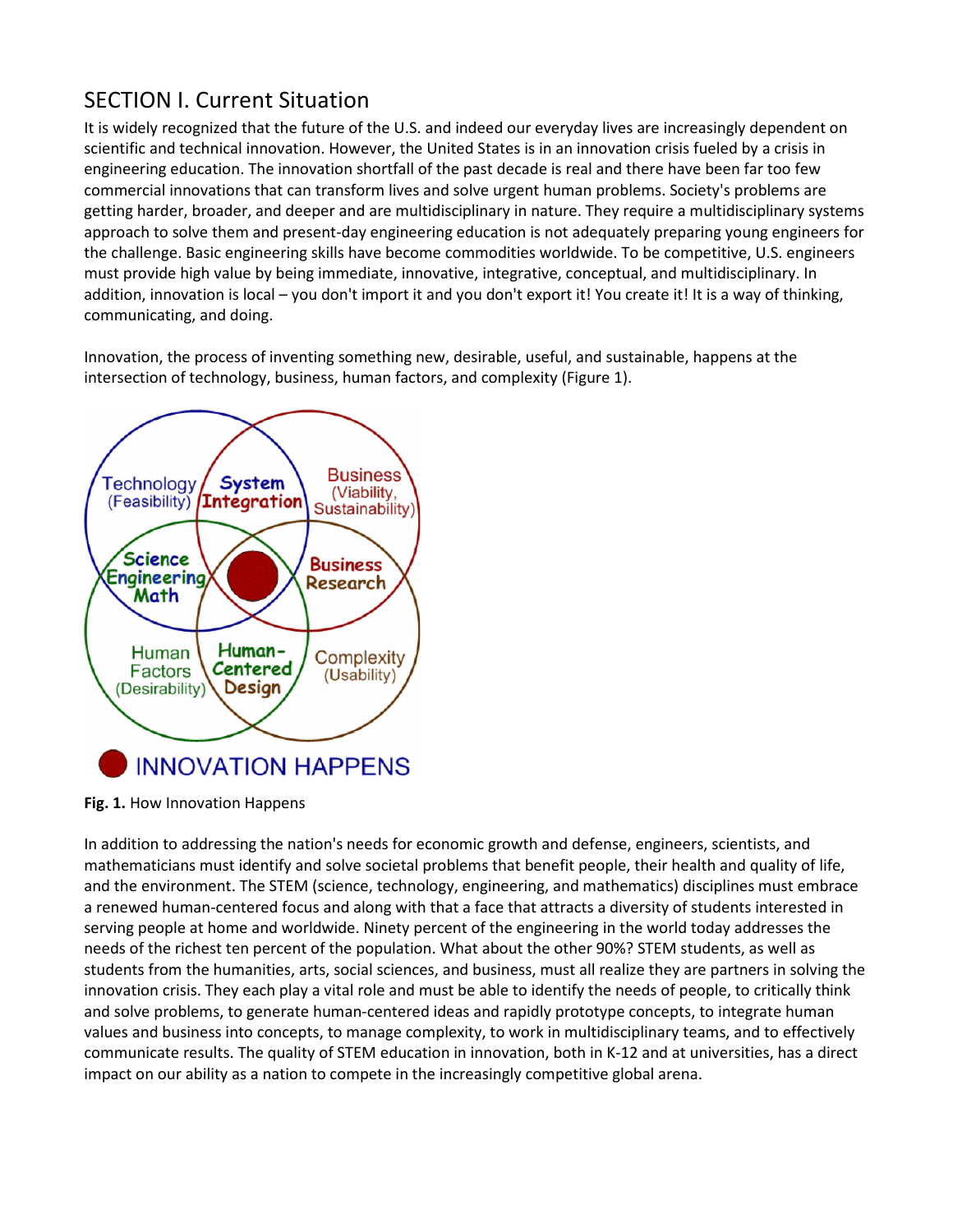

**Fig. 2.** Real-World Problem Solving

Engineering, science, and mathematics educators face daunting challenges to prepare this next wave of STEM professionals. In general, the current preparation of students is inadequate for the challenge. Students focus on facts, tests, and grades and fail to understand concepts and processes. They are unable to integrate knowledge, processes, techniques, and tools, both hardware and software, to solve a multidisciplinary problem. Students need first, and foremost, to become critical-thinking problem solvers. Indeed, one of the great failures in STEM education has been the inability of graduating students to integrate all they have learned in the solution of a real-world problem, as the cartoon (Figure 2) suggests.

Students need to be shown the difference between studying engineering and becoming an engineer. They need to experience in a hands-on, minds-on way what it is to be an engineer-and this must happen early and often during their four-year academic career. The exclusive use of straight lecturing and the posing of questions for which there is only one correct answer must be replaced by discovery learning and learning with understanding. Faculty must guide students to discover engineering through the process of active investigation which: nurtures curiosity, initiative, and risk taking; promotes critical thinking; develops students' responsibility for their own learning and habits of life-long learning; and fosters intellectual development and maturity.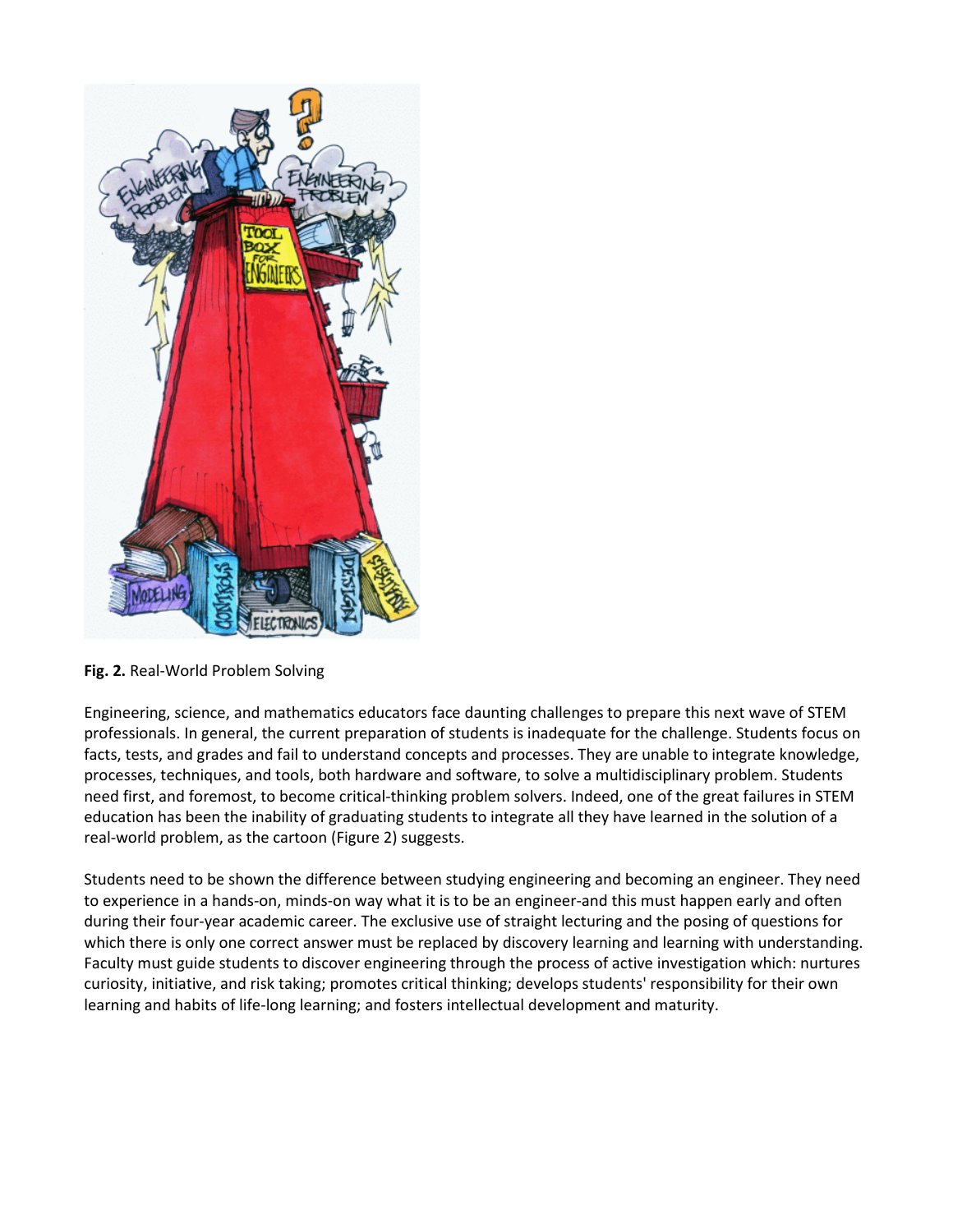## SECTION II. College of Engineering Response

A 21<sup>st</sup>-century vision for a College of Engineering is shown in Figure 3. The college must be more than just the sum of the engineering departments, each operating in its own silo. A 21<sup>st</sup>-century College of Engineering must respond to these urgent needs in three ways:

- K-12 Outreach that includes not only STEM disciplines but all students, e.g., humanities, social sciences, arts, business, as all will play key roles in addressing the innovation crisis. This outreach must be fully integrated into the College of Engineering, as it is foundational. All engineering departments must be fully involved and informed.
- Transformation of students, faculty, curricula, administrators, and facilities within the College of Engineering based on a Discovery Learning philosophy and a multidisciplinary systems approach to problem solving.
	- o Discovery Learning is at the core of a College of Engineering and is best defined by the student commitments or outcomes it brings about than the teaching methods used: critical thinking, independent inquiry, responsibility for one's own learning, and intellectual growth and development. There are a range of strategies used to promote learning, e.g., interactive lecture, discussion, problem-based learning, case studies, but no exclusive use of traditional lecturing! Instructors assist students in mastering and learning through the process of active investigation. It is student-centered with a focus on student development.
- Renewed emphasis on genuine University Industry Interaction to create a culture of innovation both throughout the College of Engineering and within industry partner companies. This interaction must be one of mutual collaboration, as only through a balance of theory and practice, i.e., academic rigor and best industrial practices, can the challenging multidisciplinary problems be solved.



**Fig. 3.** College of Engineering Response

What is the best way to train a student to become a practicing engineer? As shown in Figure 4, only through industrial interaction – knowing the types of problems engineers face, the concepts, processes, and tools they use to solve those problems, and the personal and professional attributes essential to be an engineer leader – not a follower – but an independent-thinking leader in our technological society – can we develop engineering curricula to transform our students.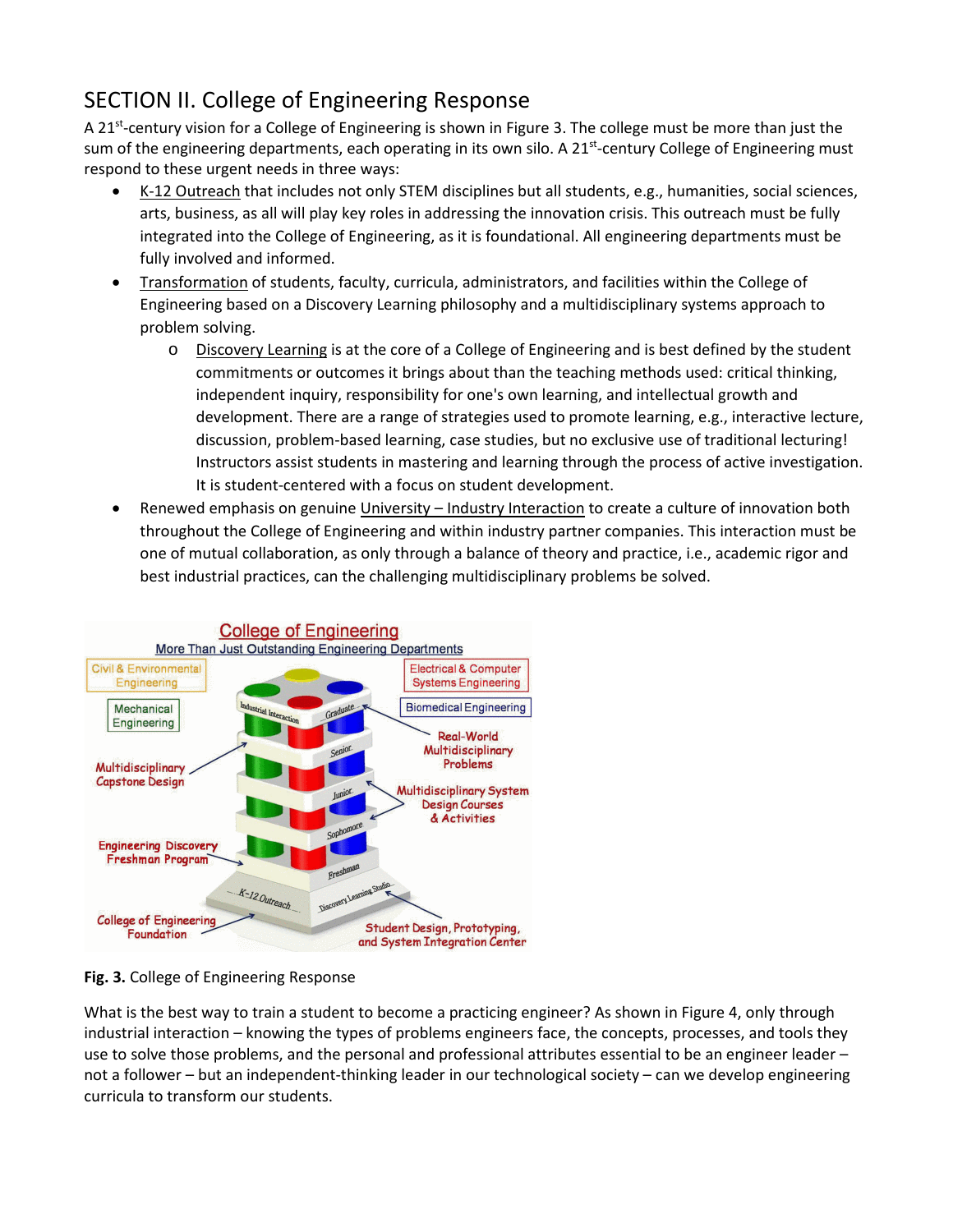Modern engineering systems are multidisciplinary (Figure 5) requiring, from the start of the design process, integration and simultaneous optimization of the physical system, sensors, actuators, electronics, computers, and controls. This requires a new type of engineer, one with disciplinary depth and multidisciplinary breadth and a balance between theory and practice (Figure 6).



**Fig. 4.** Innovation and Integration



**Fig. 5.** Modern Multidisciplinary Engineering System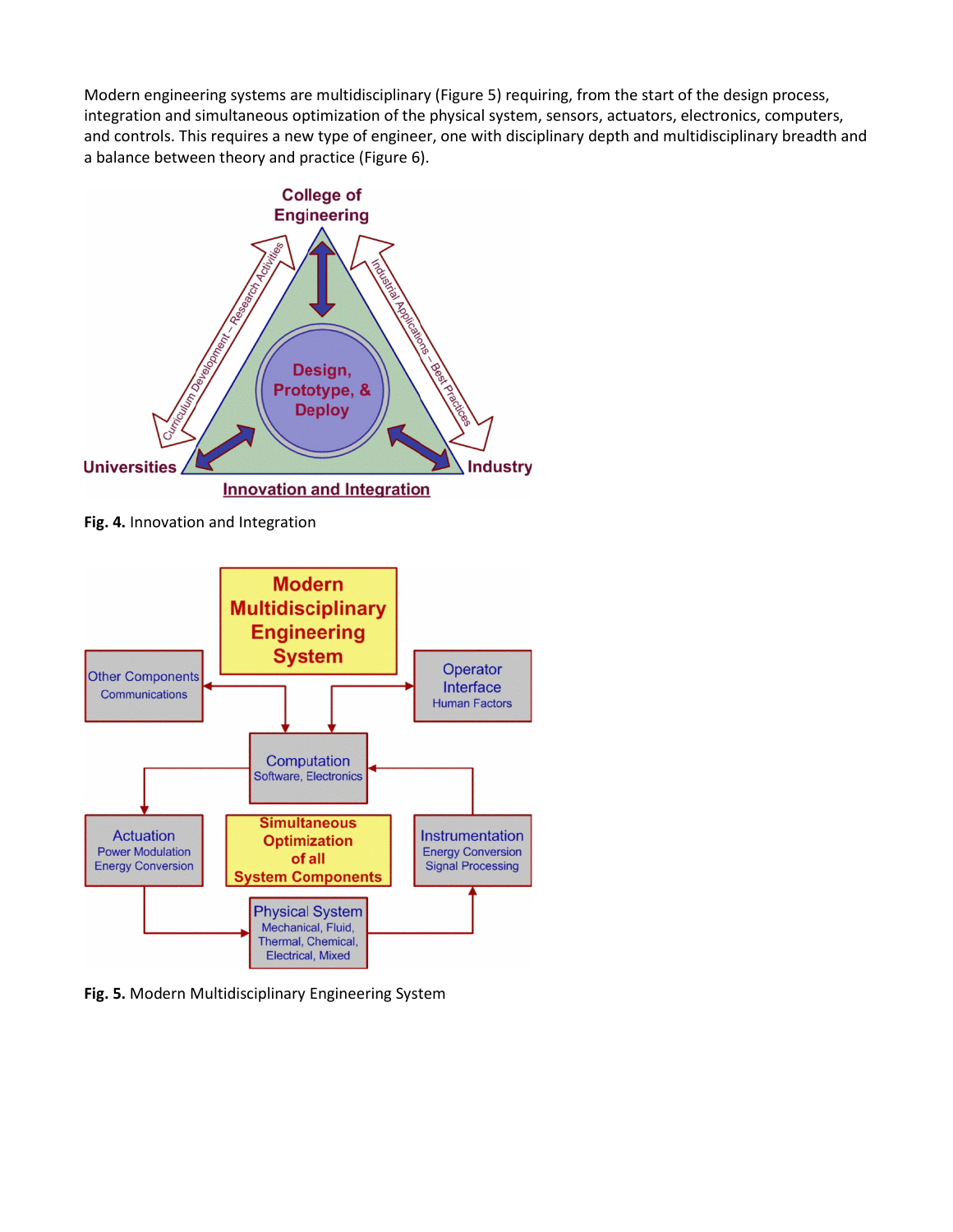

**Fig. 6.** Modern Multidisciplinary Systems Engineer

## SECTION III. Multidisciplinary Engineering Systems Courses

The solution to real-world problems requires a multidisciplinary engineering systems approach that must start with the freshman engineering program and continue through the second and third years with multidisciplinary engineering college-wide experiences leading to the senior capstone design course.

The senior ABET-required multidisciplinary engineering capstone design course very often has serious deficiencies.

- Too often this course becomes a design-build-test exercise with the emphasis on just getting something done. Students rarely break out of their disciplinary comfort zone and thus fail to experience true multidisciplinary system design.
- In evaluating concepts, a modeling-and-analysis approach must replace any design-build-and-test approach, but this modeling is multidisciplinary and crosses domain boundaries. This rarely happens in this course.
- Multidisciplinary teams must apply human-centered, model-based design techniques.
- The course focus must be on multidisciplinary system design and integration, working outside one's comfort zone, learning new skills, concepts, tools (hardware and software), and not being afraid to fail.
- This course should not be all about deliverables (i.e., getting something built, getting a report submitted), but should reflect how multidisciplinary teams work in modern engineering practice, i.e., each team member with depth in a technical area but also breadth across many areas so as to be active participants in the total system design.
- Figure 7 shows a typical modern multidisciplinary engineering system design team. The capstone design course should prepare graduating engineers for this reality.

To facilitate the transformation of the senior capstone design course and better prepare students for professional engineering practice, two multidisciplinary engineering systems courses have been developed for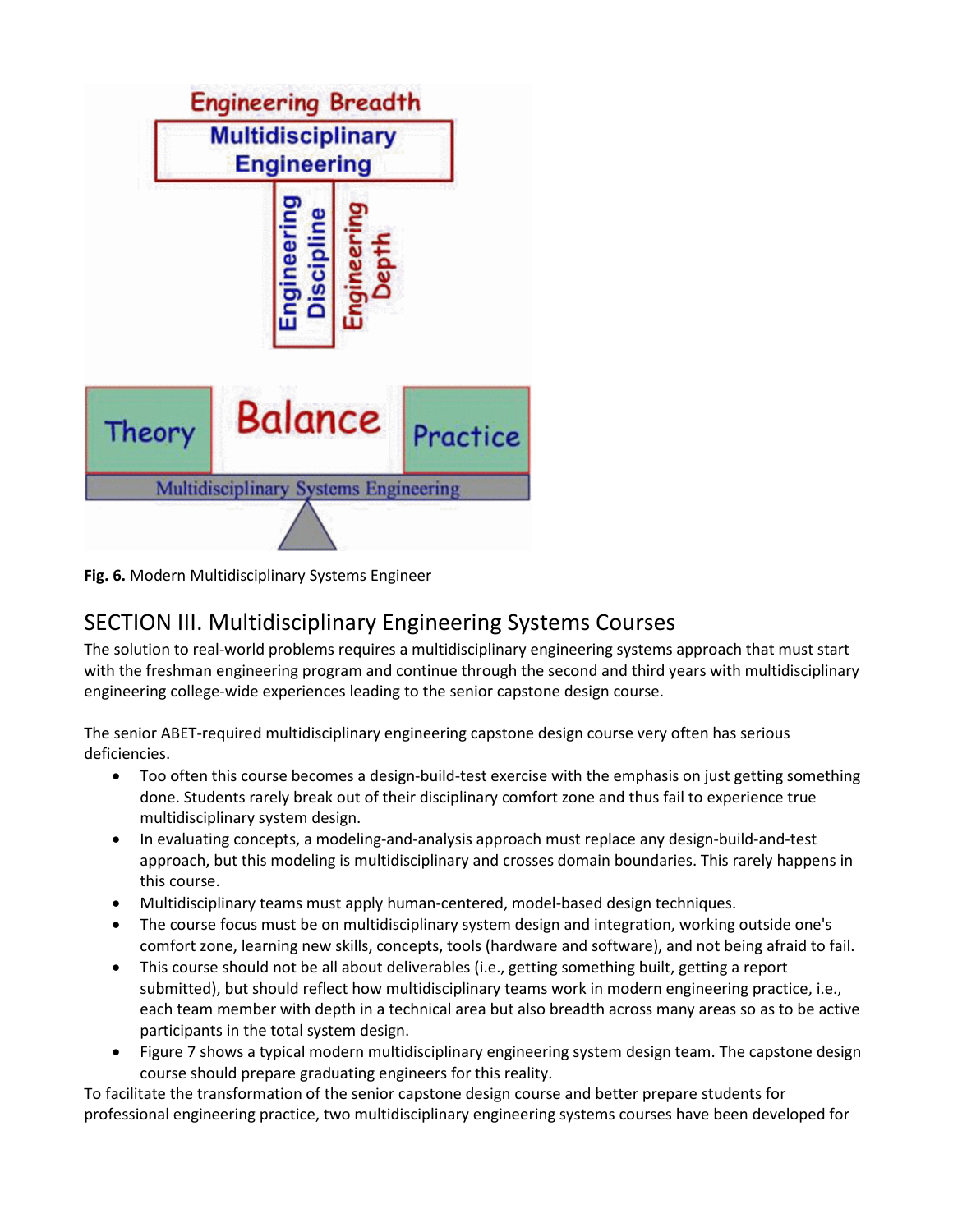the entire College of Engineering to fill the multidisciplinary system engineering void in the 2<sup>nd</sup> and 3<sup>rd</sup> years. The details are shown in Figure 8; course descriptions follow.



**Fig. 7.** Multidisciplinary Engineering System Design Team



Fig. 8. 2<sup>nd</sup> and 3<sup>rd</sup> Year Engineering Systems Courses

• Engineering Systems 1

Electromechanical engineering systems and the Engineering System Investigation Process. Physical and mathematical modeling of mechanical, electrical, magnetic, and electromechanical systems. Dynamic analysis: time response and frequency response; analytical and numerical simulation. Electromechanical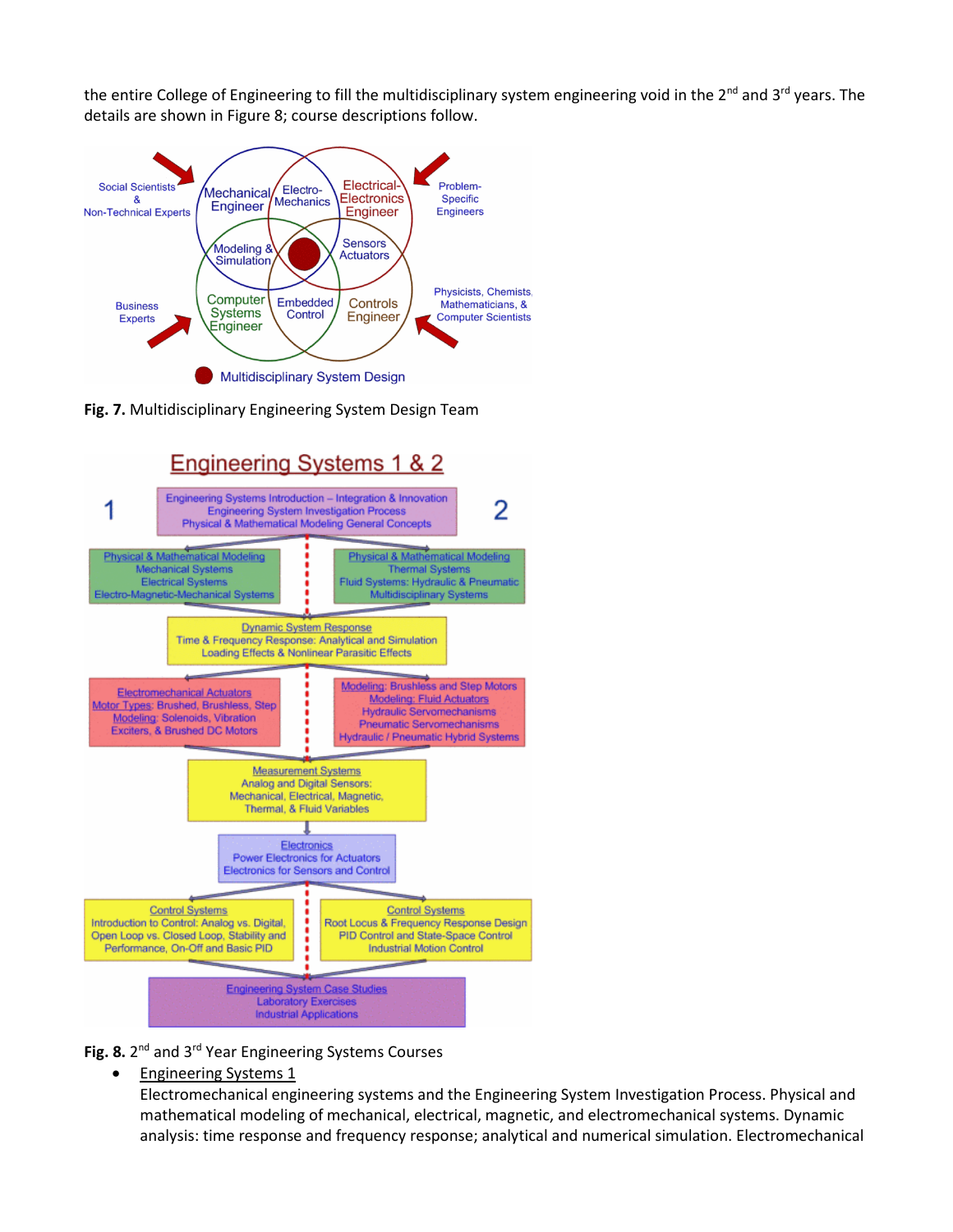actuators: solenoid, vibration exciter, and brushed de motor. Introduction to measurement systems: analog and digital; motion, electrical, and magnetic sensors. Electronics for actuators, sensors, and controls. Introduction to control systems: analog vs. digital, open-loop vs. closed-loop, stability, and performance. Introduction to On-Off and PID control. Industrial case studies emphasizing integration. Laboratory exercises throughout the course. Extensive use of MatLab and LabVIEW. 2<sup>nd</sup> Year, 3 credits: two 50-minute classes, two 110-minute studios.

#### • Engineering Systems 2

Multidisciplinary engineering systems and the Engineering System Investigation Process. Physical and mathematical modeling of thermal, fluid, and multidisciplinary systems. Dynamic analysis: time response and frequency response; analytical and numerical simulation. Electromechanical actuators: brushless de motors and step motors. Fluid actuators: hydraulic and pneumatic. Measurement systems: analog and digital; thermal and fluid sensors. Electronics for actuators, sensors, and controls. Control system design: root-locus and frequency-response methods, PID control, state-space control, industrial control. Industrial case studies emphasizing integration. Laboratory exercises throughout the course. Extensive use of MatLab and LabVIEW. 3<sup>rd</sup> Year, 3 credits: two 50-minute classes, two 110-minute studios.



**Fig. 9.** Model-Based Design

The emphasis in these courses is on innovation and integration through model-based design (Figure 9). In most department curricula, courses are taught as stand-alone courses often with little real-world context and little or no integration with other courses, e.g., separate courses in modeling and analysis, electric circuits / electronics, electromechanics, sensors and measurement systems, controls, digital signal processing, fluid power, etc. These must be taught in an integrated way and in the context of a modern multidisciplinary engineering system (see Figure 5).

These two courses address these deficiencies. They are initially being taught as part of the mechanical engineering curriculum (diagram right), but can easily be adapted to any discipline through discipline-specific application modules, as the fundamentals in each of these subject areas is the same for all disciplines and application areas. These courses are presently being developed and will be first taught in the spring 2011 semester.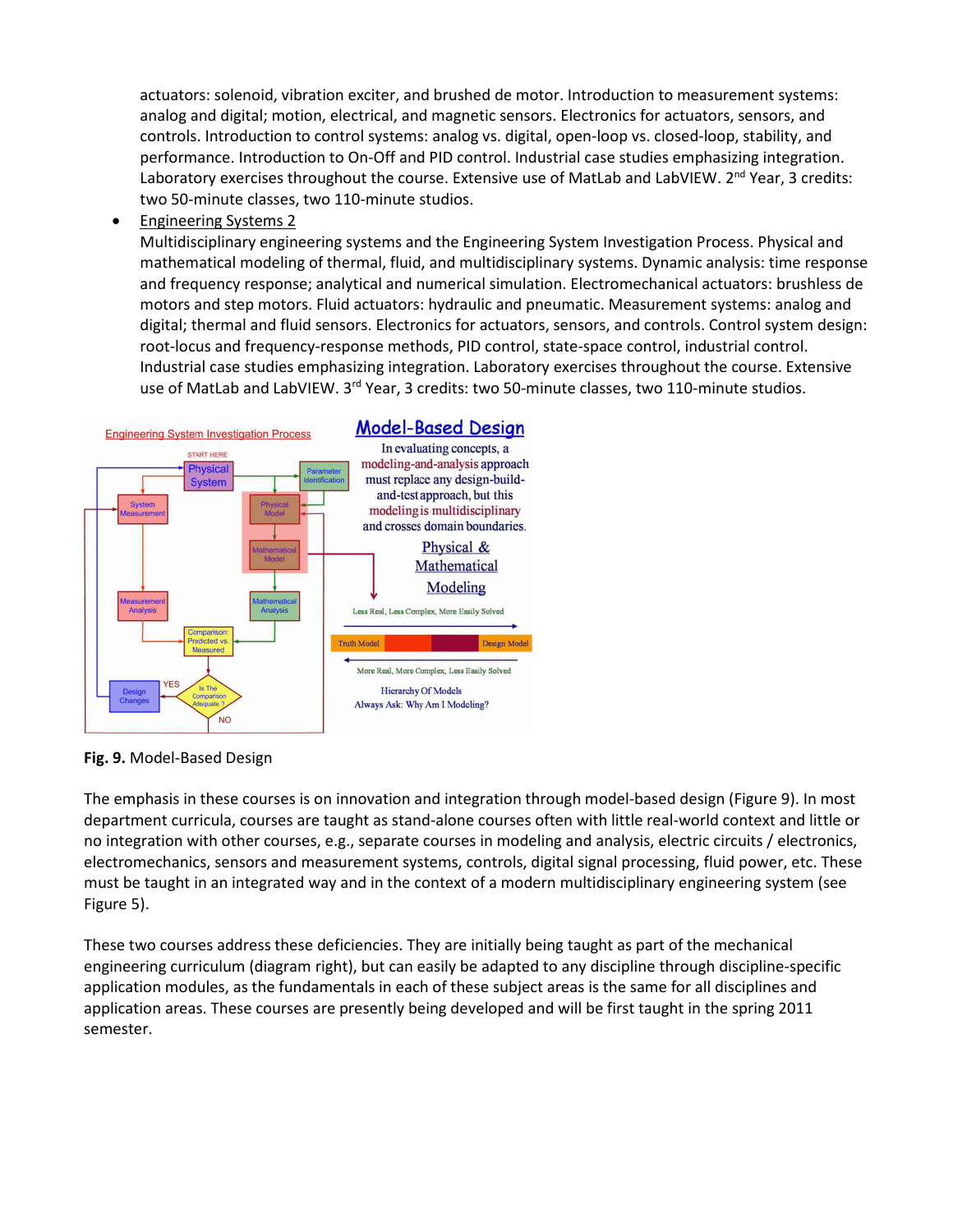## **Mechanial Engineering**



#### Summary

Undergraduate engineering education today is ineffective in preparing students for multidisciplinary system integration and optimization – exactly what is needed by companies to become innovative and gain a competitive advantage in this global economy. While there is some movement in engineering education to change that, this change is not easy, as it involves a cultural change from the silo approach to a holistic approach. The ABET-required senior capstone multidisciplinary design course too often becomes a design-buildtest exercise with the emphasis on just getting something done. Students rarely break out of their disciplinary comfort zone and thus fail to experience true multidisciplinary system design. What is needed are multidisciplinary systems courses, with a balance between theory and practice, between academic rigor and the best practices of industry, presented in an integrated way in the 2<sup>nd</sup> and 3<sup>rd</sup> years that prepares students for true multidisciplinary systems engineering at the senior level and beyond. The two courses presented here represent a significant curriculum improvement in response to this urgent need.

#### Keywords

#### IEEE Keywords

Systems engineering and theory , Educational institutions , Technological innovation , Engineering education , Cultural differences , Business , Art , Best practices , Human factors , Environmental economics

#### INSPEC: Controlled Indexing

educational courses , engineering education